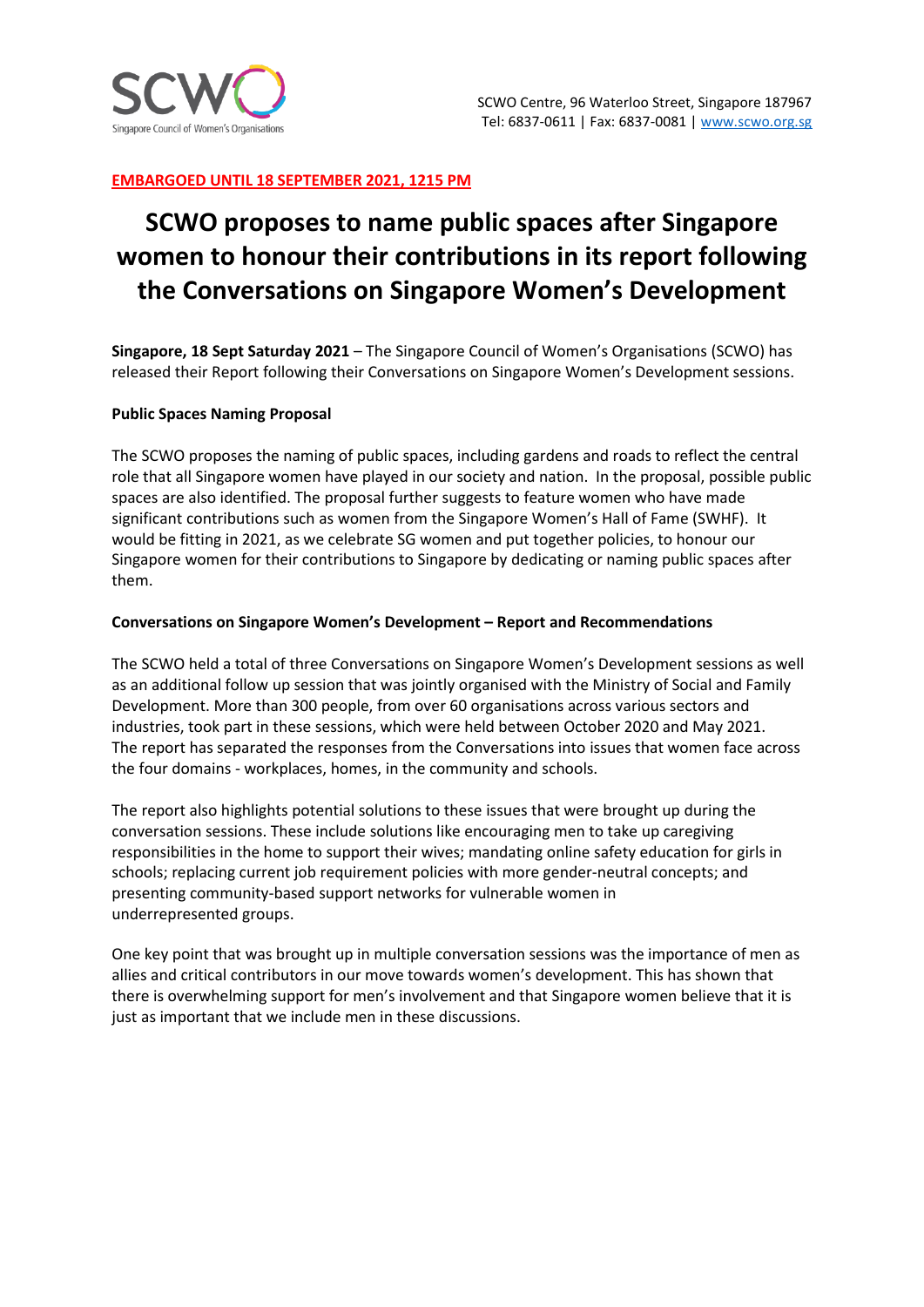

#### **Member Organisations' support to women at every life stage**

Aside from the SCWO, many member organisations have also initiated programmes aimed at supporting women in all the four domains mentioned above. For example, NTUC's Women and Family Unit – a long-time member of the SCWO – is running programmes like Passion to Profit, ReImagine Career Fair, and Progressive & Safe Workplaces for Women. Meanwhile, the People's Association – Women's Integration Network (PA WIN) Council has plans to work with agencies, grassroots organisations, and community partners to run programmes that will provide better support for caregivers of elderly persons.

On top of these, there are numerous other programmes run by SCWO's many member organisations following a consensus that, as organisations that represent Singapore women, they should be at the forefront when it comes to women supporting women. All of their initiatives are also in line with SCWO's aim to support women at every life stage – from young to at work, at schools, and at homes.

#### **Improve women's representation on Boards – BoardAgender's report**

In SCWO, BoardAgender is one of the signature initiatives driving strong thought leadership on women and women leaders. As part of the report, they had their own submission to the panel, which covered their views on where Singapore is now, current barriers to progress, what has worked well in other markets, as well as their recommendations on what can be done to further support having more women on boards.

Based on their findings, BoardAgender recommended a more concerted effort and a more collaborative ecosystem approach. This includes building a sustainable pipeline of next-generation board-ready women as well as supporting our current group of board-ready women directors. They also recommended a stronger nomination process be implemented by nomination committees, one with more transparent guidelines and criteria, alongside other suggestions to improve the boardlevel leadership environment.

SCWO believes that with collaboration between the government and the people, Singapore can work towards making the ideals of 'Equal Space, Equal Voice, and Equal Worth' for Singapore women a reality.

#### \*\*\*\*\*END\*\*\*\*\*

If you have any queries, please contact:

**Renee Sahetapy** Email[: renee@scwo.org.sg](mailto:renee@scwo.org.sg)  (O) 6571-0186 (M) 9821-1537 **Denise Balhetchet**  Email: denise@scwo.org.sg (O) 6571-0181 (M) 9850-8093

*Attached: "Conversations on Singapore Women's Development" - SCWO's Report*